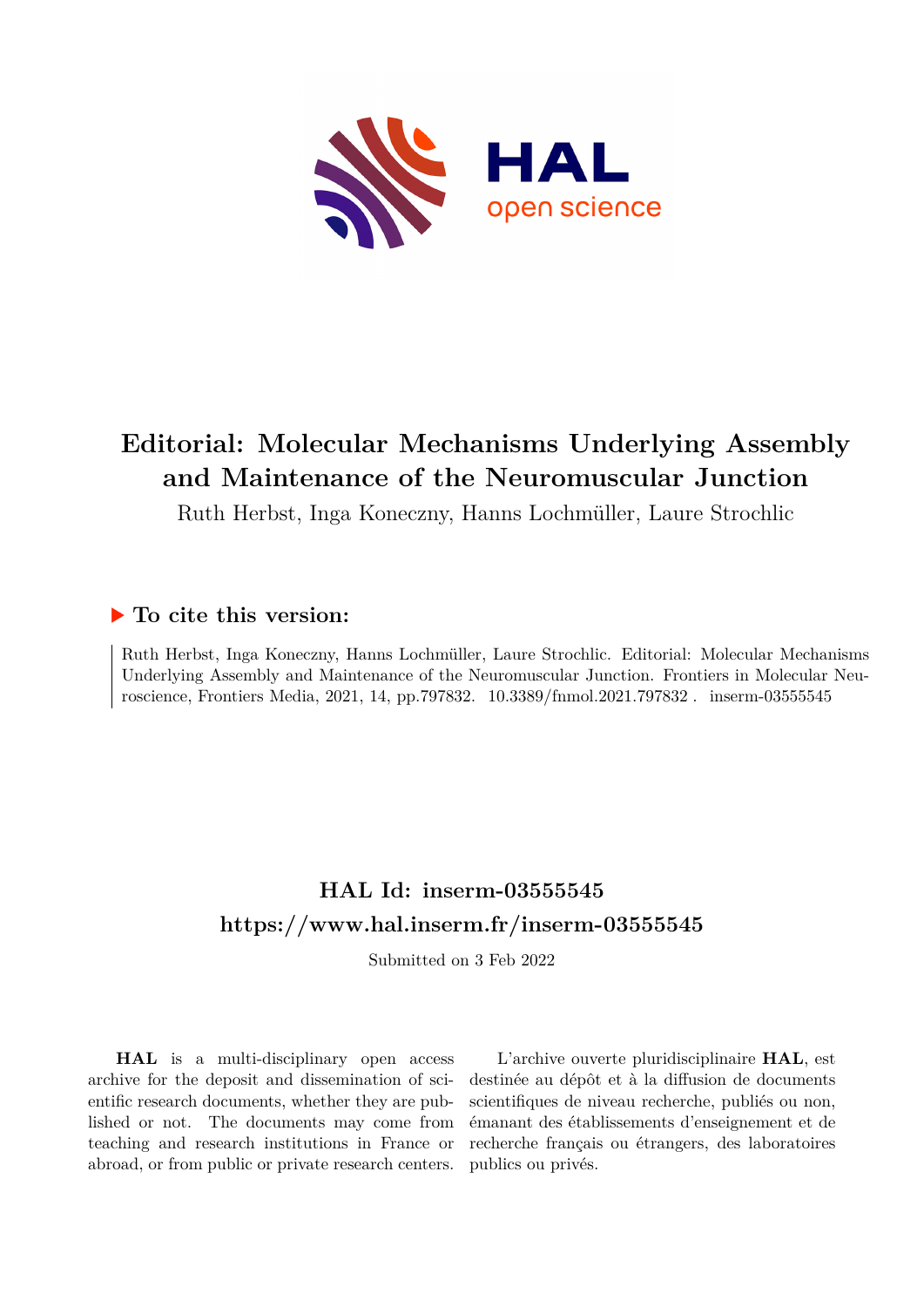



# Editorial: Molecular Mechanisms Underlying Assembly and [Maintenance of the Neuromuscular](https://www.frontiersin.org/articles/10.3389/fnmol.2021.797832/full) Junction

Ruth Herbst<sup>1\*</sup>, Inga Koneczny<sup>2</sup>, Hanns Lochmüller $^{3,4,5}$  and Laure Strochlic $^6$ 

<sup>1</sup> Center for Pathophysiology, Infectiology and Immunology, Medical University of Vienna, Vienna, Austria, <sup>2</sup> Division of Neuropathology and Neurochemistry, Department of Neurology, Medical University of Vienna, Vienna, Austria, <sup>3</sup> Children's Hospital of Eastern Ontario Research Institute, University of Ottawa, Ottawa, ON, Canada, <sup>4</sup> Division of Neurology, Department of Medicine, The Ottawa Hospital, University of Ottawa, Ottawa, ON, Canada, <sup>5</sup> Brain and Mind Research Institute, University of Ottawa, Ottawa, ON, Canada, <sup>6</sup> Sorbonne Université, Institut National de la Santé et de la Recherche Médicale, Institut de Myologie, Centre de Recherche en Myologie, Paris, France

Keywords: neuromuscular junction, skeletal muscle, motor neuron, neuromuscular disease, experimental disease models, muscle weakness, aging

**Editorial on the Research Topic**

#### **[Molecular Mechanisms Underlying Assembly and Maintenance of the Neuromuscular Junction](https://www.frontiersin.org/research-topics/9335/molecular-mechanisms-underlying-assembly-and-maintenance-of-the-neuromuscular-junction)**

### **OPEN ACCESS**

#### Edited and reviewed by:

Jean-Marc Taymans, Institut National de la Santé et de la Recherche Médicale (INSERM), France

> \*Correspondence: Ruth Herbst [ruth.herbst@meduniwien.ac.at](mailto:ruth.herbst@meduniwien.ac.at)

#### Specialty section:

This article was submitted to Molecular Signalling and Pathways, a section of the journal Frontiers in Molecular Neuroscience

> Received: 19 October 2021 Accepted: 29 October 2021 Published: 22 November 2021

#### Citation:

Herbst R, Koneczny I, Lochmüller H and Strochlic L (2021) Editorial: Molecular Mechanisms Underlying Assembly and Maintenance of the Neuromuscular Junction. Front. Mol. Neurosci. 14:797832. doi: [10.3389/fnmol.2021.797832](https://doi.org/10.3389/fnmol.2021.797832) The Frontiers Research Topic "Molecular mechanisms underlying assembly and maintenance of the neuromuscular junction" highlights recent progress in the field of neuromuscular development and maintenance in health and disease. Every voluntary movement such as breathing, walking and eating relies on the appropriate function of the neuromuscular junction (NMJ), therefore much of our behavior, well-being, and productivity are governed by this specialized synapse. NMJ dysfunction occurs in many different diseases affecting the neuromuscular system, including motor neuron diseases, muscular dystrophies, autoimmune diseases, and congenital myasthenic syndromes [\(Li et al., 2018\)](#page-3-0). Most of these disorders are difficult to treat and can be life threatening. Moreover, NMJ maintenance plays a key role in weakened muscle function during aging (Hunter et al., [2016\)](#page-3-1). It is therefore of central importance to understand the mechanisms of NMJ development, maintenance, and function under healthy and pathological conditions to develop new therapeutic strategies for patients and an aging society. In this special issue, we combined comprehensive reviews of new emerging concepts together with original articles investigating the complex molecular mechanisms that govern the formation, maintenance, and integrity of the NMJ to its dysfunction in aging and diseases.

The NMJ is a complex structure, formed by a highly organized interplay between motoneuron, muscle endplate, and perisynaptic Schwann cells [\(Sanes and Lichtman, 2001;](#page-3-2) [Li et al., 2018\)](#page-3-0). Its development and functional maturation as well as physiological adaptation throughout life require a coordinated sequence of molecular mechanisms. [Cruz et al.](https://doi.org/10.3389/fnmol.2020.610964) provide a comprehensive review about the complexity of NMJ development covering mechanisms involved in synapse formation and maintenance as well as in disease and aging. The muscle-type nicotinic acetylcholine receptor (AChR) is the key component at the post-synaptic muscle membrane that is activated upon presynaptic neurotransmitter release and controls muscle response. High concentration and localized AChR expression are prerequisites for efficient neurotransmission. Subunit composition changes during development and influences properties of the AChR. [Cetin et al.](https://doi.org/10.3389/fnmol.2020.581097) summarize the structural and functional differences between the fetal and adult AChR isoforms and their distinct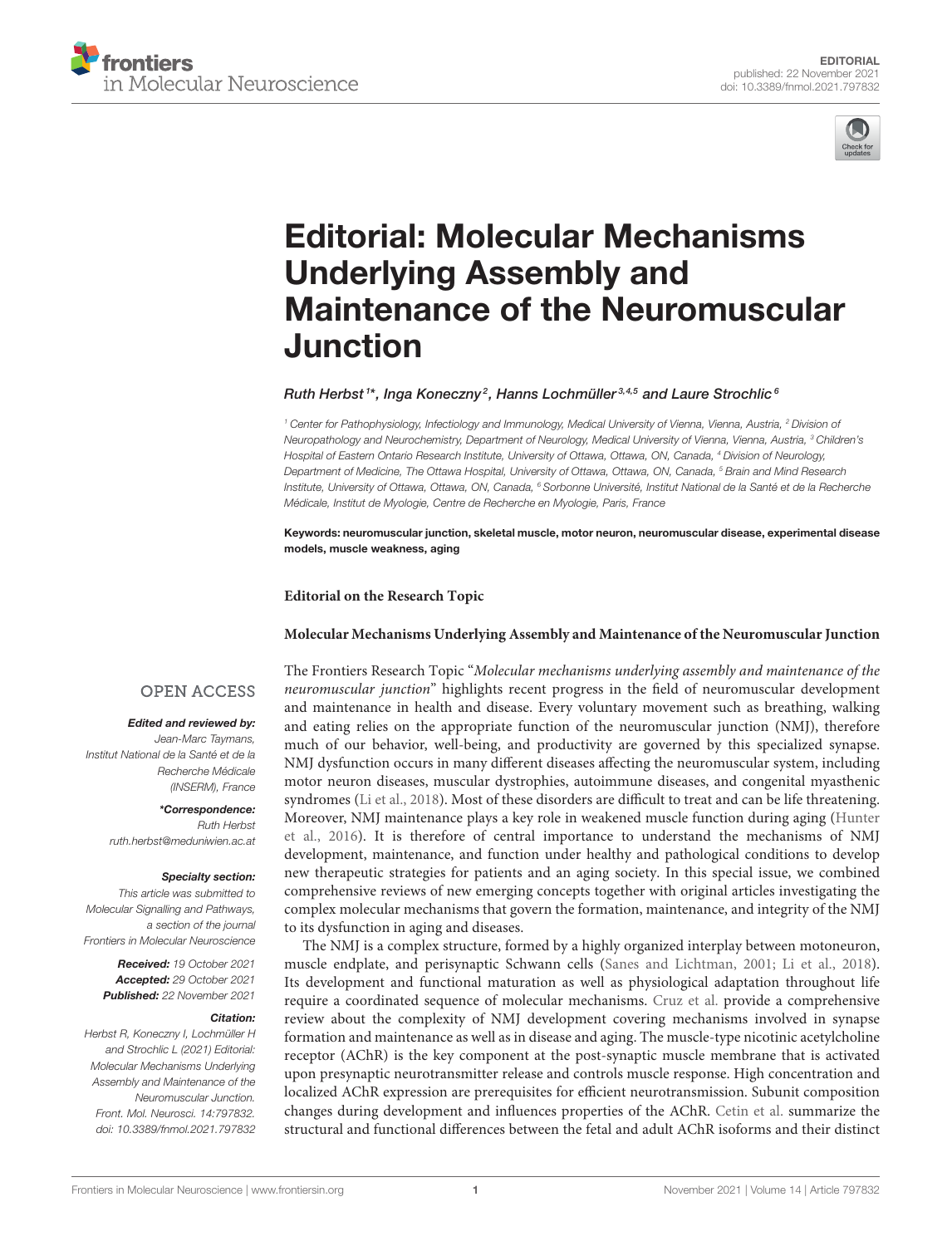roles during NMJ formation and function. The study by [Rudell et al.](https://doi.org/10.3389/fnmol.2020.00048) characterized the MX-helix in the β and δ subunits of the AChR to show their role in receptor assembly and surface expression, thereby explaining the functional consequences of mutations found in congenital myasthenic syndromes. Synaptic nuclei closely associated with the postsynaptic membrane express specific genes and contribute to the development and function of the NMJ. [Huang et al.](https://doi.org/10.3389/fnmol.2020.00154) used the RiboTag techniques to perform a large-scale gene expression profiling of transcripts present at NMJs in fasttwitch muscle. The authors found an enrichment of known and novel genes that are part of different networks such as diacylglycerol and phosphatidylinositol signaling or extracellular matrix components, thus expanding the group of molecular players involved in NMJ development.

NMJ maturation and maintenance are essential for precise and refined muscle contraction. The size of the NMJ increases, its morphology and molecular composition changes and high AChR density has to be maintained. The molecular mechanisms that regulate maturation and maintenance remain largely unresolved. [Bernadzki et al.](https://doi.org/10.3389/fnmol.2020.00104) identified the guanine nucleotide factor Arhgef5 as binding partner of α-Dystrobrevin, which is part of the dystrophin-associated glycoprotein complex and important for NMJ maintenance. Mice lacking Arhgef5 expression in the muscle show a loss of NMJ structural integrity and a reduction of active RhoA and Cdc42 pointing to the importance of actin dynamics for NMJ maintenance. [Eiber et al.](https://doi.org/10.3389/fnmol.2020.567084) found in a knockout mouse model for the intermediate filament protein desmin that NMJs are structurally and functionally impaired. These findings support previous reports of patients with myasthenic syndrome in addition to the classical occurrence of myopathy and cardiomyopathy caused by mutation in desmin. NMJ perturbations have been critically linked to age-related loss of muscle mass and function. The mechanisms responsible for NMJ destabilization during aging remain elusive but the TOR (Target of Rapamycin) pathway has drawn attention due to its crucial role in proteostasis. [Castets et al.](https://doi.org/10.3389/fnmol.2020.00162) discuss the recent insights on TOR and its role in NMJ stability and function. [Badawi and Nishimune](https://doi.org/10.3389/fnmol.2020.568426) focus on age-dependent functional and morphological decline of human NMJs. Aging processes in mouse models of accelerated aging are compared to human phenotypes and potential intervention approaches to attenuate age-dependent NMJ dysfunction and sarcopenia are discussed.

Neuromuscular disorders are a large group of heterogeneous disorders that can affect the function of skeletal muscles, peripheral nerves or different components of the NMJ, resulting in skeletal muscle weakness, myoclonus, muscle stiffness, or myalgia. They are a diverse group of diseases with greatly varying parameters such as age of onset, affected muscle groups, pathogenic mechanisms, disease severity, co-morbidities, and treatment options. Unraveling the underlying molecular mechanisms of NMJ development and function is key to our understanding of pathogenic mechanisms and essential for the development of novel diagnostic/prognostic assays and therapies.

Three original reports highlight the importance of genetic defects in neuromuscular transmission disorders, so-called congenital myasthenic syndromes (CMS). [Della Marina et al.](https://doi.org/10.3389/fnhum.2020.560860) report on 32 patients with defects in 8 different CMS-genes, who were followed for a median time of 12.8 years at a single clinical center in Germany. [Karmouch et al.](https://doi.org/10.3389/fnmol.2020.568171) provide new insights into the signaling pathways that are regulated by ColQdeficiency and highlight a role for HuR and p38 in mRNA stability in a mouse model of CMS. Finally, [Spendiff et al.](https://doi.org/10.3389/fnmol.2020.594220) treated CMS model mice with a genetic defect in the AGRN gene using a small agrin compound, which restored post-synaptic structure and improved muscle strength through normalization of muscle fiber composition and the prevention of atrophy. Pathogenic autoantibodies against neuromuscular proteins interfere with NMJ structure and function in myasthenia gravis (MG). [Takamori](https://doi.org/10.3389/fnmol.2020.00086) reviews the known intra- and extracellular autoantibodies in MG and how they affect AChR clustering, trans-synaptic homeostasis and synaptic stability, while [Cao et al.](https://doi.org/10.3389/fnmol.2020.00159) provide an in-depth state-of the art of the clinical features, pathophysiology, and treatment of MG with autoantibodies against MuSK. A subgroup of MG with autoantibodies to the AChR is also strongly associated with the presence of thymoma (TAMG), which may play a role in the immunopathogenesis, as the thymus is essential to uphold central tolerance mechanisms and remove autoreactive T-cells that could initiate an immune reaction against NMJ proteins [\(Marx et al., 2013\)](#page-3-3). Recent studies suggest that thymomas in TAMG may be of a distinct molecular subtype of thymic epithelial tumors, but little is known about the epigenetic modifications of thymomas in TAMG. Coppedè et al. [investigated blood and thymoma tissues from 69 TAMG](https://doi.org/10.3389/fnmol.2020.567676) patients and studied the methylation pattern of tumor suppressor and DNA repair genes but did not observe any differences in the methylation between thymoma tissue and unaffected thymus tissue or any correlation between clinic, methylation and histopathology.

Treatment of neuromuscular disorders remains challenging and the development of stem cell-based therapies represents a promising alternative to current treatment options. Rigon et al. [tested adipose-derived stromal cells for their potential](https://doi.org/10.3389/fnmol.2020.00107) to support NMJ and muscle regeneration. The authors find a short-term beneficial effect on NMJ regeneration but also observed late phase muscle necrosis and fibrosis induced by an inflammatory response. Myasthenic weakness may be exacerbated by a range of drugs that can interfere with NMJ function, pre- or post-synaptically, including antibiotics, cardiovascular drugs, volatile anesthetics, corticosteroids, lithium, magnesium and other drugs, and a range of drugs and treatments are under suspicion to precipitate de novo myasthenic syndromes, such as chloroquine, D-penicillamine, or immune checkpoint inhibitors. [Krenn et al.](https://doi.org/10.3389/fnmol.2020.00156) provide an overview over drugs and treatments that influence or possibly induce myasthenic weakness, thereby increasing awareness of adverse treatment effects.

Within this special issue, articles discuss NMJ physiology and highlight some of the complex coordinated events critical for synaptic formation and homeostasis as well as the pathogenic mechanisms underlying NMJ dysfunction. We therefore believe that this special issue provides an excellent overview on current knowledge and future challenges in the field of the neuromuscular system.